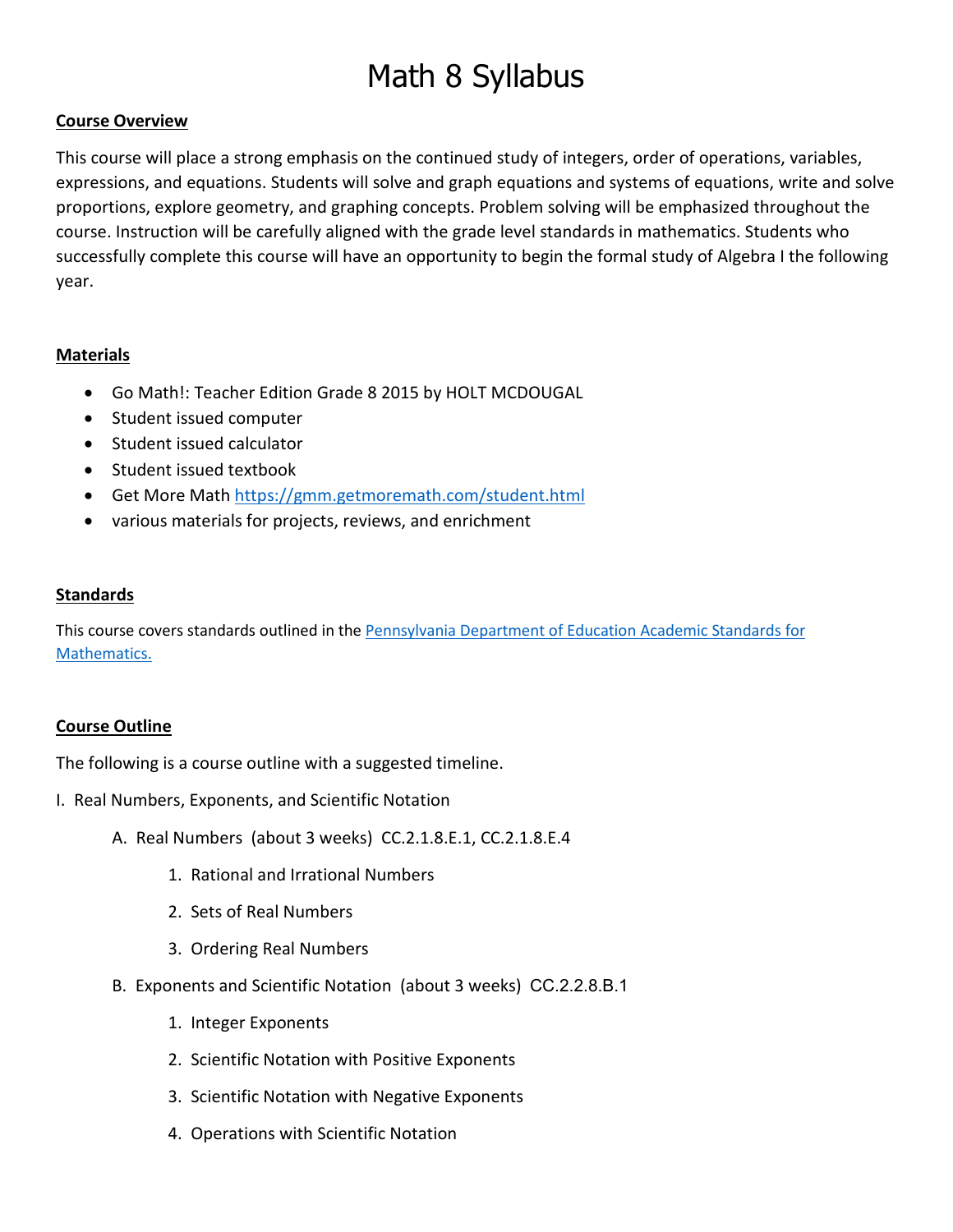- II. Proportional and Nonproportional Relationships and Functions
	- A. Proportional Relationships (about 3 weeks) CC.2.2.8.B.2, CC.2.2.8.B.3
		- 1. Representing Proportional Relationships
		- 2. Rate of Change and Slope
		- 3. Interpreting the Unit Rate as Slope
	- B. Nonproportional Relationships (about 4 weeks) CC.2.2.8.B.2, CC.2.4.8.B.1
		- 1. Representing Linear Nonproportional Relationships
		- 2. Determining Slope and Y-Intercept
		- 3. Graphing Nonproportional Relationships using Slope and Y-Intercepts
		- 4. Proportional and Nonproportional Situations
	- C. Writing Linear Equations (about 3 weeks) CC.2.2.8.B.2, CC.2.2.8.C.2
		- 1. Writing Linear Equations from Situations and Graphs
		- 2. Writing Linear Equations from a Table
		- 3. Linear Relationships and Bivariate Data
	- D. Functions (about 2 weeks) CC.2.2.8.C.2
		- 1. Identifying and Representing Functions
		- 2. Describing Functions
		- 3. Comparing Functions
		- 4. Analyzing Graphs
- III. Measurement Geometry
	- A. Volume (about 2 weeks) CC.2.3.8.A.1
		- 1. Volume of Cylinders
		- 2. Volume of Cones
		- 3. Volume of Spheres
	- B. The Pythagorean Theorem (about 2 weeks) CC.2.3.8.A.3
		- 1. The Pythagorean Theorem
		- 2. Converse of the Pythagorean Theorem
		- 3. Distance Between Two-Points
	- C. Tessellations (about 1 week) CC.2.3.8.A.2